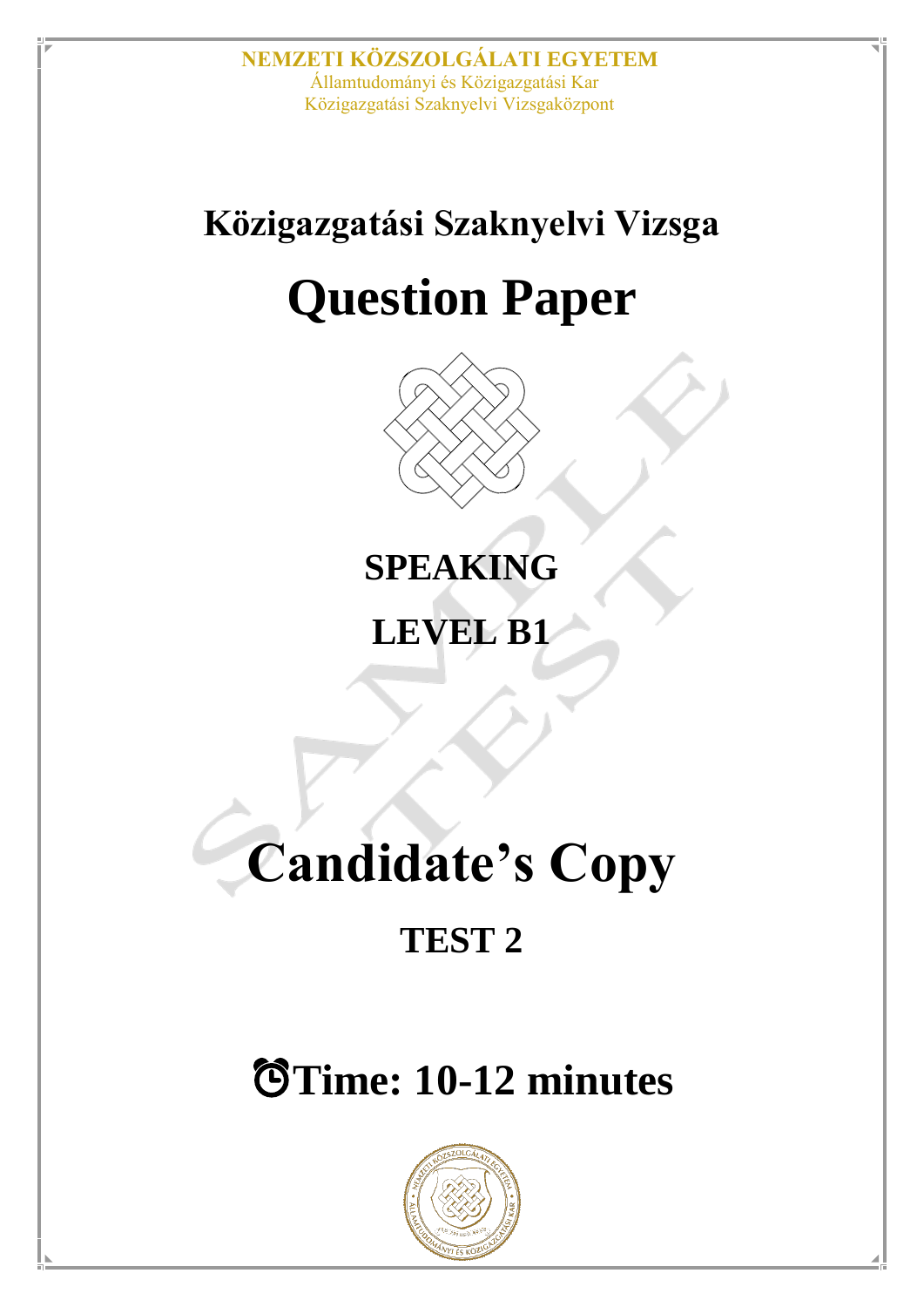### **TASK 2 – ROLE – PLAY**

**Please study your card carefully. You will act out a role-play with the Examiner. You have 1 minute to read your card.**

### **Candidate's Copy**

You are: a teacher at the National University of Public Service.

**Place**: at the National University of Public Service

A British Erasmus student (the Examiner) is interested in the election system in Hungary. Answer his/her questions about the following:

- frequency of elections,
- number of constituencies,
- typical polling stations,
- people who can vote.

### **The Examiner will start.**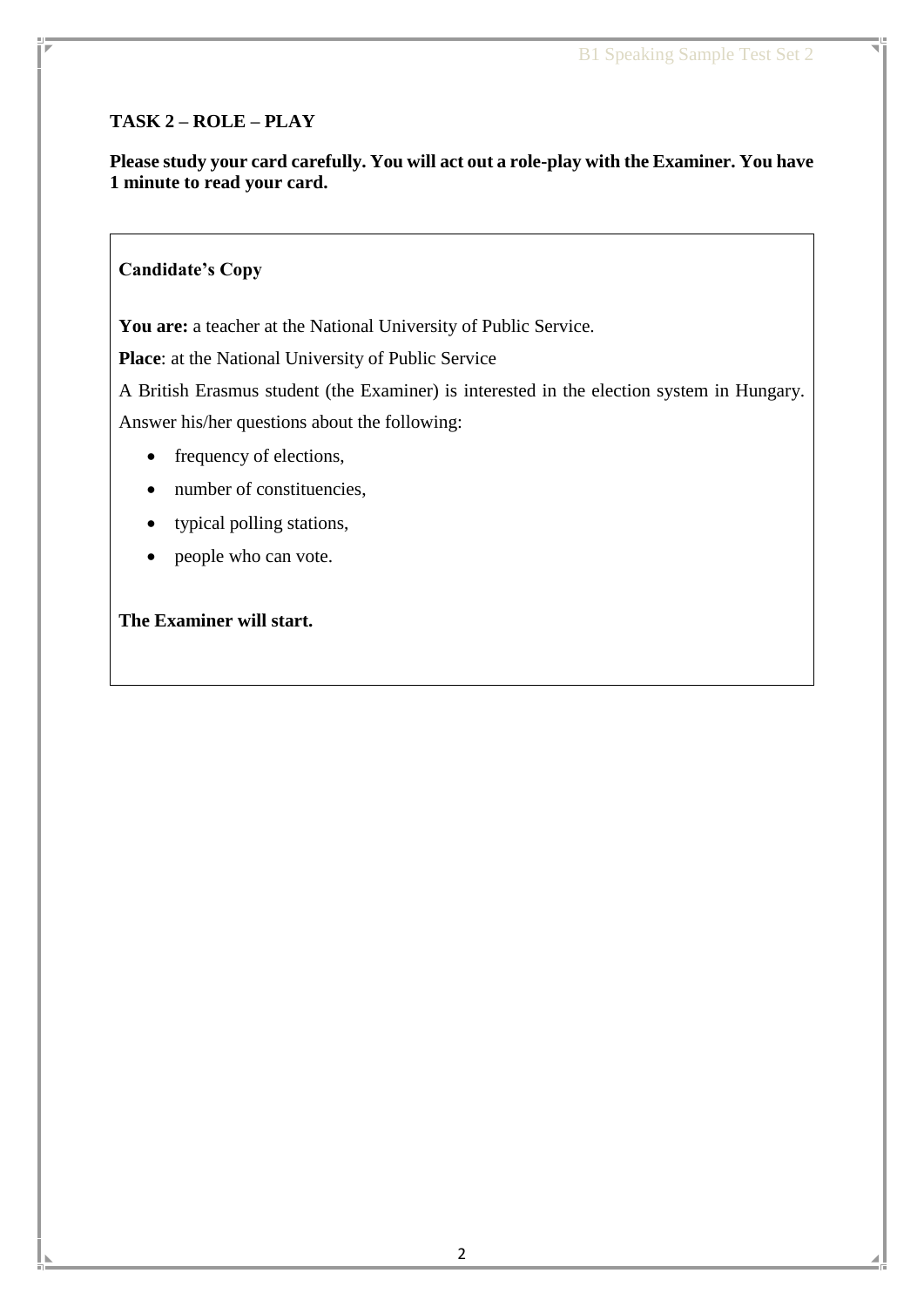### **TASK 3 – FIGURE**

**Study the figure for 1 minute, then talk about it for 1 minute. After that the Examiner will ask you some questions.** 

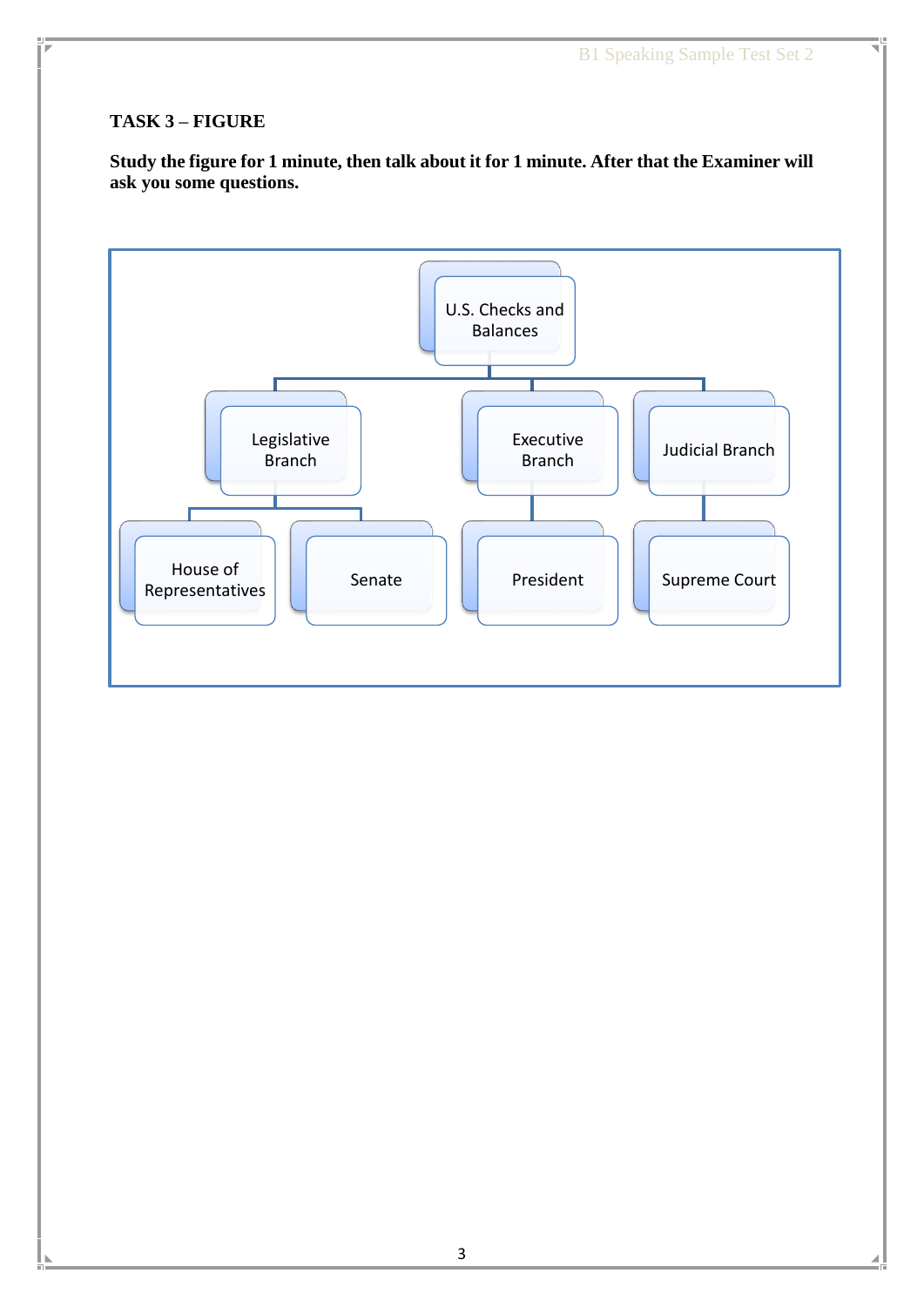### **Közigazgatási Szaknyelvi Vizsga**



## **Question Paper**

**SPEAKING**

**LEVEL B1**

## **Examiner's Copy**

### **TEST 2**

## ⏰**Time: 10-12 minutes**

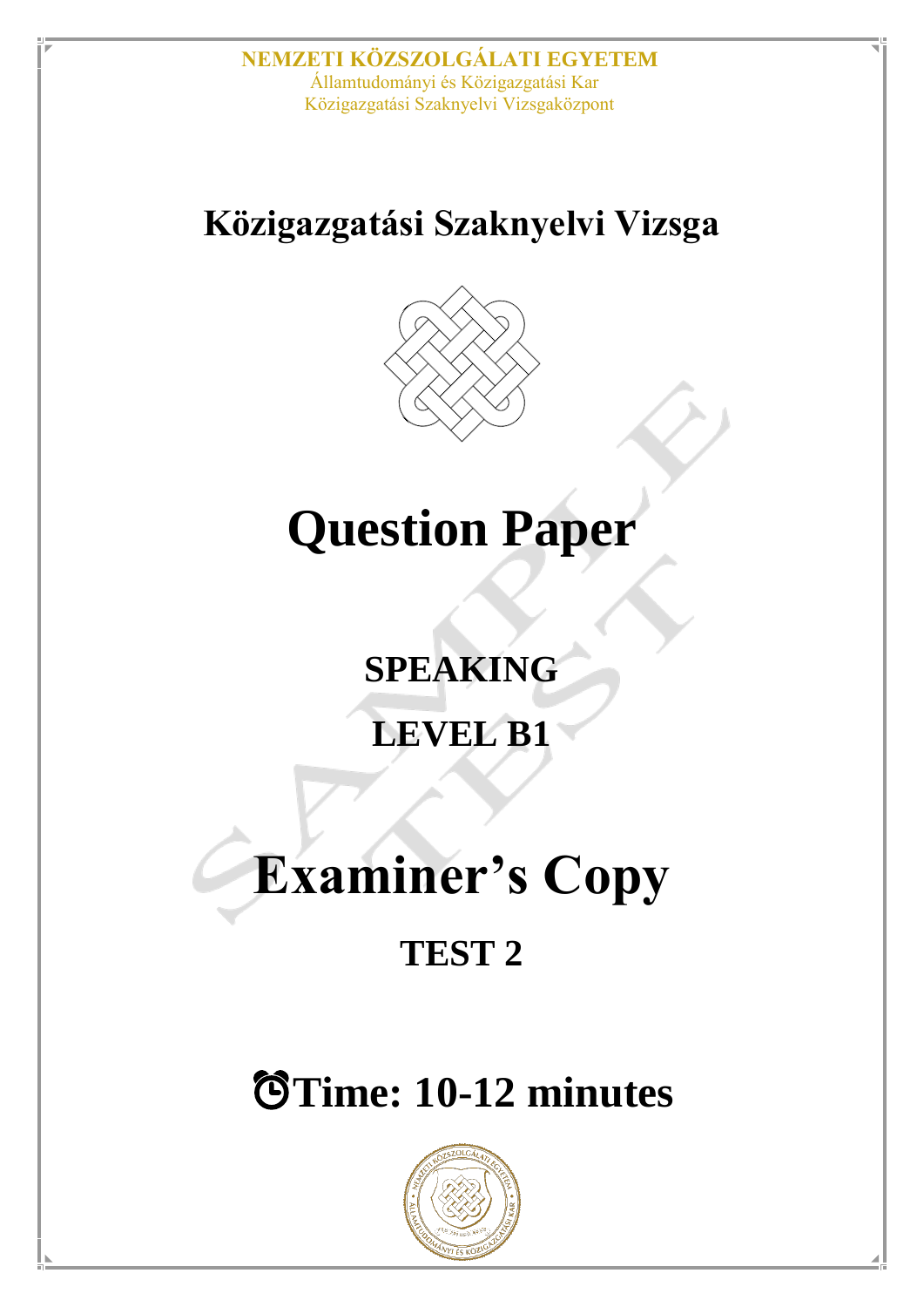### **LEAD IN (max. 1 min.)**

**Good morning/afternoon. I am [name]. How are you today? Today you are going to complete three tasks:**

**- in the first task you will answer some questions,**

**- in the second task we will act out a role-play together,**

**- in the third part of the interview you will give a short presentation.**

**Are you ready? Let's start with the questions.**

### **TASK 1 – INTERVIEW (3 minutes)**

1) What is the best thing about your studies?

2) What are the advantages of working in PA?

**This is the end of Task 1. Let's move on to Task 2.**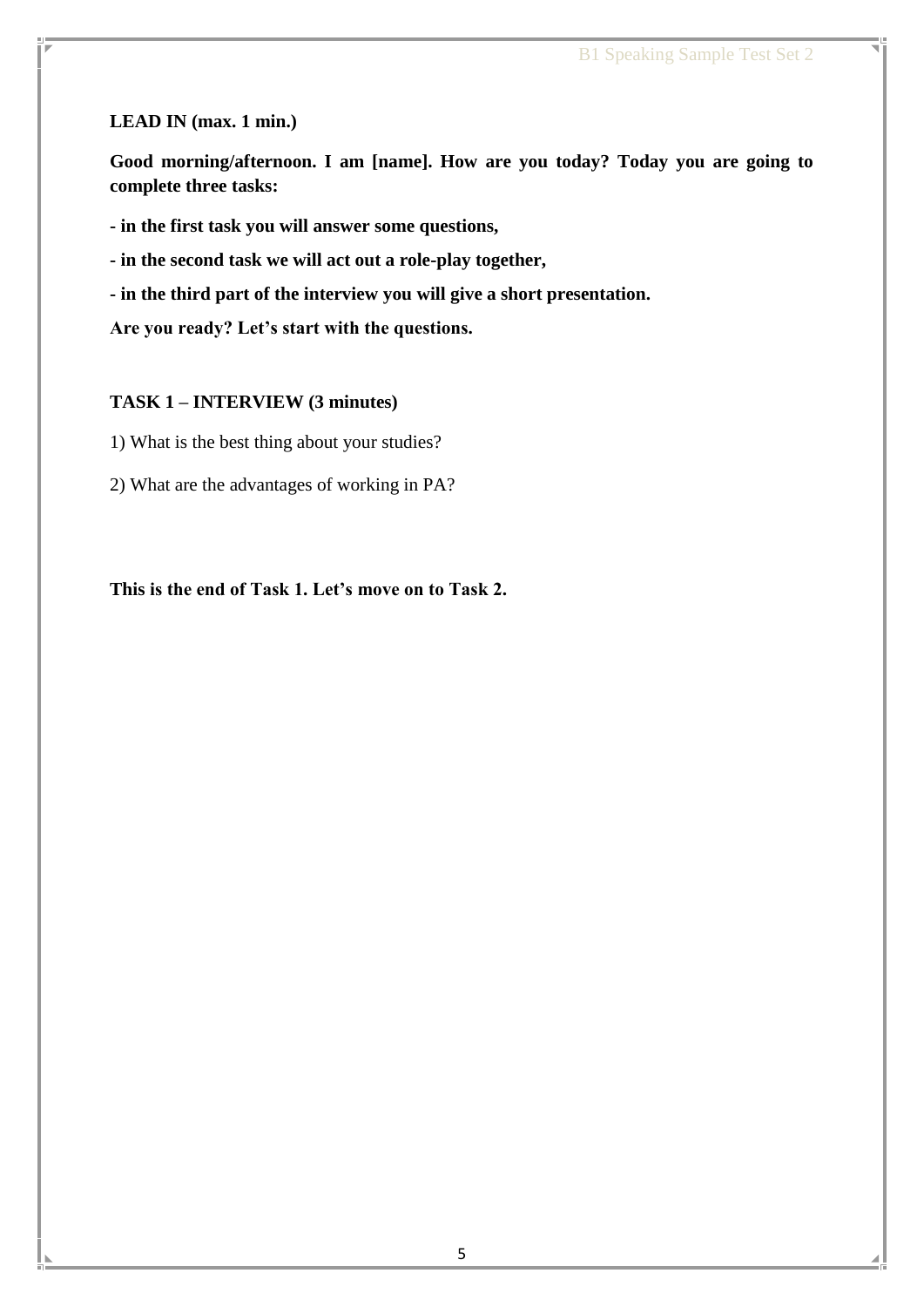### **TASK 2 – ROLE – PLAY (4 minutes)**

**Please study your card carefully. We will act out a role-play together. You have 1 minute to read your card. (1 min)** 

**Are you ready?**

### **Examiner's Copy**

You are: a British student who studies in Hungary **Place**: at the National University of Public Service There will be elections in Hungary soon. You are talking to your teacher (Candidate) about the election system in Hungary. Ask him/her about the following:

- frequency of elections,
	- How often are there elections in Hungary?
- number of constituencies.
	- How many constituencies are there?
- typical polling stations,
	- What are some typical polling stations?
- people who can vote.
	- Who can vote?

### **You will start the conversation: Excuse me, may I have a few questions about elections in Hungary?**

### **Candidate's copy**

**You are:** a teacher at the National University of Public Service.

**Place**: at the National University of Public Service

A British Erasmus student (the Examiner) is interested in the election system in Hungary. Answer his/her questions about the following:

- frequency of elections,
- number of constituencies.
- typical polling stations,
- people who can vote.

#### **The Examiner will start.**

**This is the end of Task 2, let's move on to Task 3.**